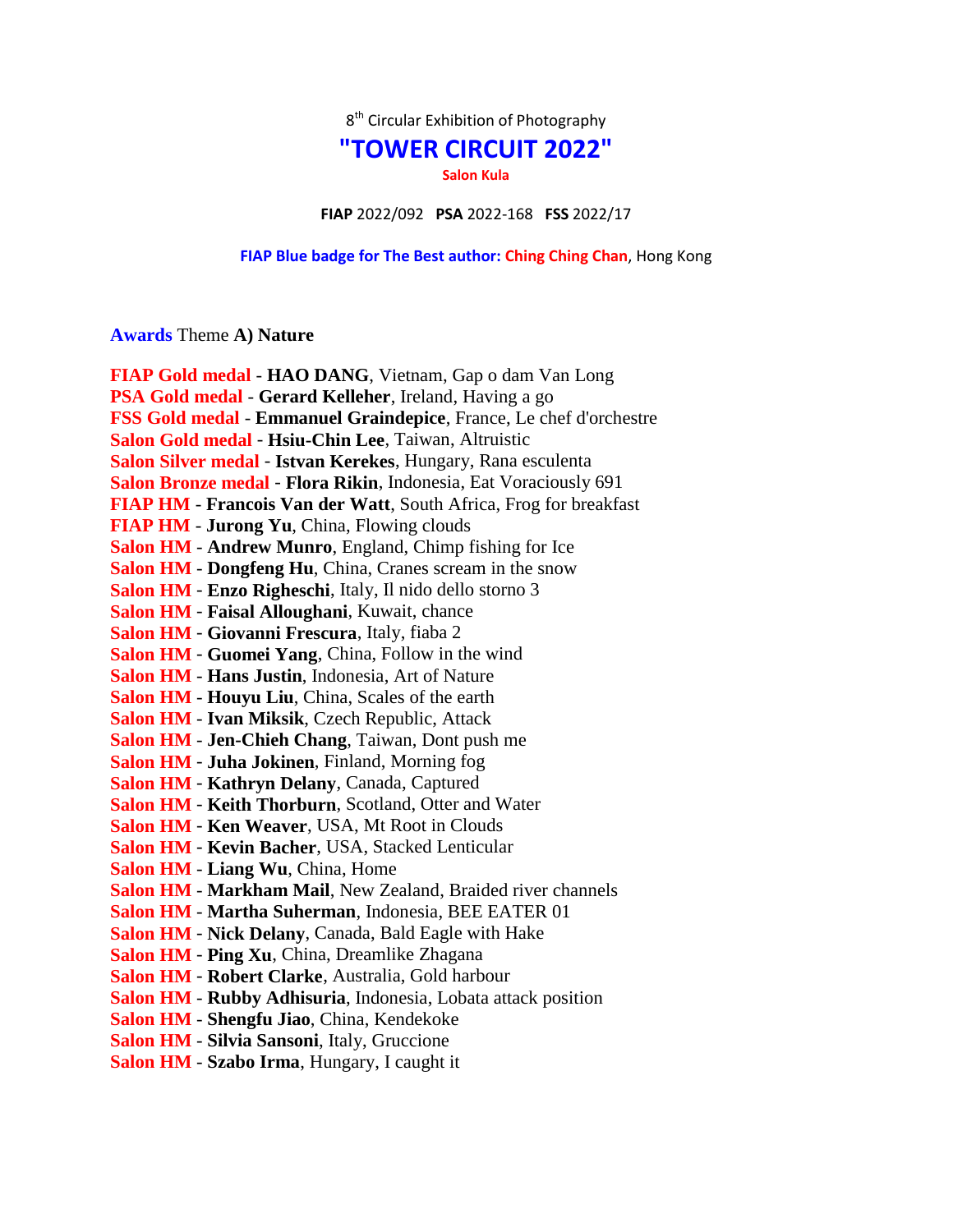## **Awards** Theme **B) Open Color**

**FIAP Gold medal** - **Wei Jin**, China, Hold the goshawk **PSA Gold medal** - **Ian English**, Australia, Tongue in Cheek **FSS Gold medal** - **Jurong Yu**, China, Take snow travel **Salon Gold medal** - **Faisal Alloughani**, Kuwait, Insistency **Salon Silver medal** - **ANA ROBLES**, Argentina, Mundari 3 **Salon Bronze medal** - **Dongfeng Hu**, China, Joy of harvest **FIAP HM** - **Ira Sidik**, Indonesia, Dried Salted Fish **FIAP HM** - **Peter Reichel**, Sweden, Harbor **Salon HM** - **Ali Samei**, Iran, Mudy Face 1 **Salon HM** - **Atle Sveen**, Norway, Laetitia jump II **Salon HM** - **Bin Li**, China, Bangladeshi train at Eid al-Fitr **Salon HM** - **Borislav Milovanovic**, Serbia, Brezovica 7232 **Salon HM** - **Changyu Tong**, China, Peasant bumper crops **Salon HM** - **Ching Ching Chan**, Hong Kong, Spot Of Pureness **Salon HM** - **Cindy Agustiningsih Budiono**, Indonesia, Floating Market Festival 1147 **Salon HM** - **Eugenio Fieni**, Italy, Nenet life 21.13 **Salon HM** - **Hanxin Li**, China, Gurgling stream **Salon HM** - **Indranil Ghosh Dastidar**, India, Welcome to Life **Salon HM** - **Ivan Maksimovic**, Serbia, Cuvari manastira **Salon HM** - **Jean-Pierre Defraigne**, Belgium, La couverture rouge **Salon HM** - **Jiangbin Chang**, China, Return at dusk **Salon HM** - **Jianjun Huang**, China, Beach comber **Salon HM** - **Jie Zhang**, China, Monochrome world **Salon HM** - **Kamelia Kusuma**, Indonesia, Big Step **Salon HM** - **Manfred Kluger**, Germany, springtime-4 **Salon HM** - **Nia Hargono**, Indonesia, Sally in Action **Salon HM** - **Sarb Vasile**, Romania, People with hay 2 **Salon HM** - **Sebastian Kuczynski**, Poland, COVID-19 time portrait **Salon HM** - **Shengfu Jiao**, China, Sunshine through the mist 2 **Salon HM** - **TEVFIK ILERI**, Cyprus, FACE TO FACE **Salon HM** - **TOMI KRIZAJ**, Slovenia, SUNSET **Salon HM** - **Yichi Wang**, China, Movies in the countryside

**Salon HM** - **Yongxiong Ling**, Australia, Old woman 6

**Awards** Theme **C) Open Monochrome**

**FIAP Gold medal** - **Birgit Pustelnik**, Germany, City **PSA Gold medal** - **Ursula Bruder**, Germany, Tanja 5 **FSS Gold medal** - **ANA ROBLES**, Argentina, Nilo Blanco Mundari 2 **Salon Gold medal** - **Gerard Kelleher**, Ireland, Evening Stroll **Salon Silver medal** - **Hsiu-Chin Lee**, Taiwan, Warrior of life **Salon Bronze medal** - **Lita Legowo**, Indonesia, Surrounding in hollowness